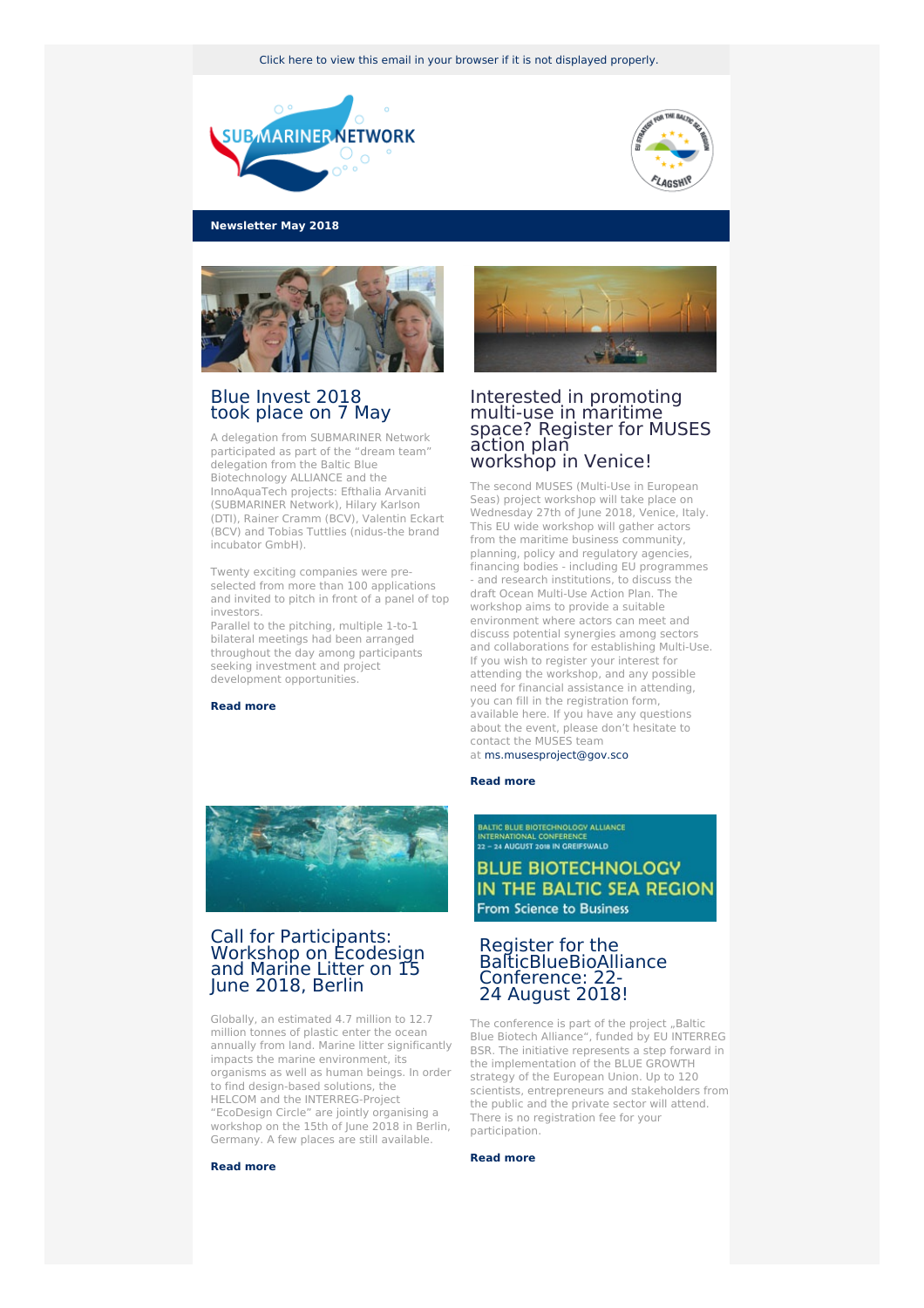

# Smart Blue Regions project Workshop: Offshore Wind Energy Supply Chain – future outlook for [technologies](https://www.submariner-network.eu/projects/smartblueregions/smart-blue-regions-news/324-offshore-wind-energy-supply-chain-future-outlook-for-technologies-and-cooperation) and cooperation

A workshop was organized under the Smart Blue Regions project on the 26th April by Pomorskie Association in EU and Maritime Institute in Gdańsk, both Submariner Network members, together with GSG Towers Ltd. The objective of the workshop was to explore and define possibilities of transnational cooperation among entrepreneurs representing offshore industry in the Baltic Sea Region making use of RIS3 processes and EU funding.

### **[Read](https://www.submariner-network.eu/projects/smartblueregions/smart-blue-regions-news/324-offshore-wind-energy-supply-chain-future-outlook-for-technologies-and-cooperation) more**



# Stakeholders get together to discuss blue mussels in the Baltic Sea

It's been a busy few months for the project partners and stakeholders involved in the project Baltic Blue Growth. Several stakeholder workshops have taken place, providing a forum for stakeholders to discuss legal issues and business opportunities for mussel farmers in the Baltic Proper. In Germany, the Ministry of Agriculture, the Environment, Nature and Digitalization, together with the Coastal Union Germany organized a workshop specifically aimed at civil servants granting permits for mussel farms. A model permit application was set up for civil servants to work through. In Malmö, a Danish-Swedish mussel meeting was organized focusing on business opportunities for mussel farmers in the region. Further meetings were organized in Latvia, Estonia and on the east coast of Sweden. In the next couple of months more meetings will be organized in the participating regions. Keep an eye out for a meeting near you on the Baltic Blue Growth website.

### **Read more about the Baltic Blue [Growth](https://www.submariner-network.eu/projects/balticbluegrowth) project**



# The Icelandic Saga or the [InnoAquaTech](https://www.submariner-network.eu/projects/innoaquatech/innoaquatech-news/330-innoaquatech-study-visit-to-iceland-the-island-of-volcano-rain-fish-and-microalgae) study visit in March 2018

In the end of March, project partners of the InnoAquaTech project invited SMEs from the South Baltic Region to join them on their study visit to Iceland, a place which is famous for a strong entrepreneurship and sustainable approaches, including aquaculture.

### **Read [more](https://www.submariner-network.eu/projects/innoaquatech/innoaquatech-news/330-innoaquatech-study-visit-to-iceland-the-island-of-volcano-rain-fish-and-microalgae)**



## 4 new cases accepted to the [ALLIANCE](https://www.submariner-network.eu/projects/balticbluebioalliance/alliance-cases) mentoring programme

The new candidates were selected during the project partner meeting on 9-11 April, 2018 in Copenhagen. The new comers are: LoondSPA OÜ (Estonia), Phytolinc (Germany), DoS - Department of Seaweed (Germany), Biotrino – DTU (Denmark). The ALLIANCE mentoring programme encompasses in total 26 cases, who benefit from the blue biotechnology expertise offered by the ALLIANCE experts. For more information about the cases, please visit our [website](https://www.submariner-network.eu/projects/balticbluebioalliance/alliance-cases) (the material is updated on an on-going basis). We are looking forward to a fruitful cooperation with the new and exciting case ideas!



# Curious about blue [mussels](https://www.submariner-network.eu/projects/balticbluegrowth/faqs) in the Baltic Sea?

Lots of questions have come up regarding cultivating and harvesting blue mussels in the Baltic Sea proper. So, the Baltic Blue Growth project's communication team put together a list of [frequently](https://www.submariner-network.eu/projects/balticbluegrowth/faqs) asked questions (FAQs) to answer all those nagging questions about the environmental impacts, technical challenges and legal issues regarding blue mussel cultivation in the Baltic Sea. Of course, the FAQs will be continuously updated and revised as the BBG project progresses.

### **Read [more](https://www.submariner-network.eu/projects/balticbluegrowth/faqs)**

# [Upcoming](https://www.submariner-network.eu/events) events